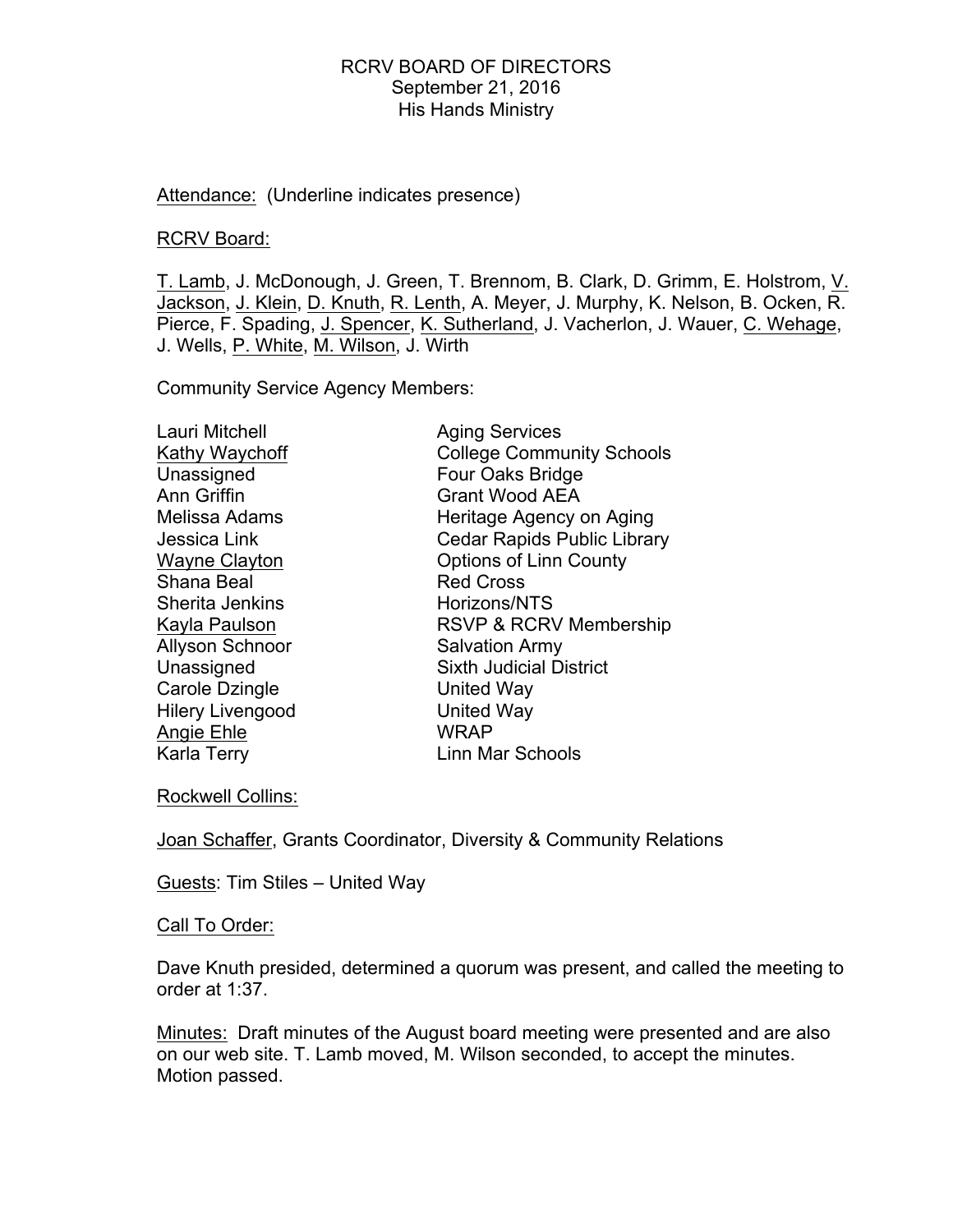#### Presentation:

Dawn Browers, executive director of His Hands, presented a brief overview of the operation. The meeting was held in multipurpose space used for meetings, physical therapy, and chiro treatment. The Ministry was a recipient of an RCRV grant in 2015 used to support staff expansion of 3 doctors, 4 nurses, and admin staff. The operation has about 200 volunteers to help treat about 1000 patients in 3500 visits per year. Their target "audience" is the 'tweeners caught in the middle as uninsured employees ineligible for children's or seniors benefits. They need volunteers for health care, prayer support, and donations.

Old Business: Brief agency liaison reports were presented by P. White (Options), J. Spencer (Aging Services), K. Waychoff (Prairie) and K. Sutherland (Horizons).

New Business: Nomination work is in process in advance of November's Annual Meeting and officer elections, per Don Grimm and Vern Jackson; Bylaw changes will be proposed per Jim Green to match current practice such as meeting place – also at the Annual Meeting.

#### Joan Schaffer – Rockwell Collins:

The annual United Way funding campaign is under way. FY16 is history, and year end activities are winding down. Meetings with RC management are being talked about.

#### Partner Agency Reports

Wayne Clayton – Options:

The CARF accreditation survey is complete, good for three years. The Abilities in Action conference will take place on October 12, with support from Phil White.

Kayla Paulson – United Way 55+:

A Strategic Plan Review Is under way. An open house volunteer fair at Rockwell Collins is in planning stages. Demonstrators will be RCRV members, but the date is not set.

Tim Stiles – United Way:

Work on the annual funding campaign has started. Tim's looking for good response from RCRV, as in the past.

Angie Ehle- WRAP: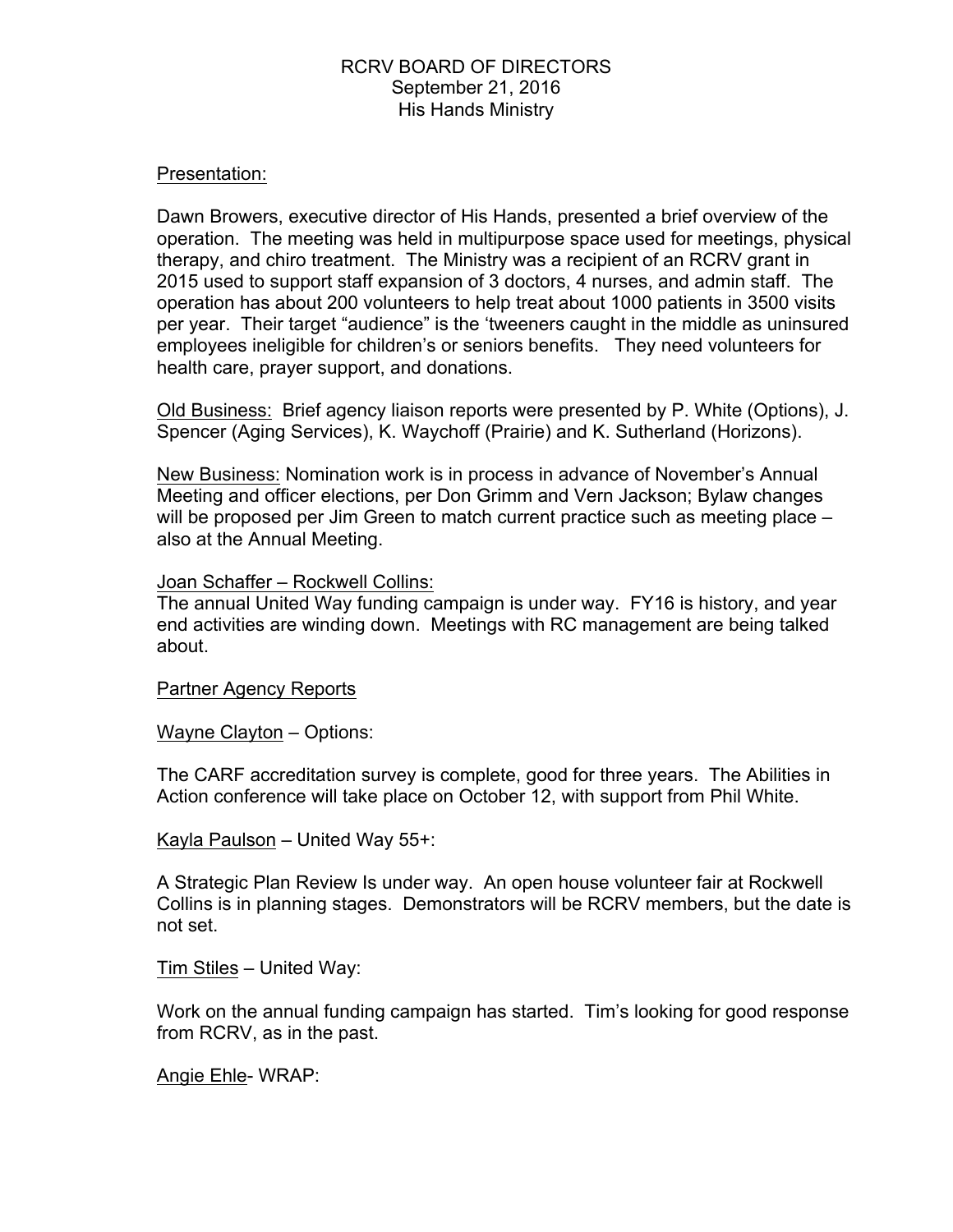Sixty projects are complete this year. Nineteen projects are in queue. New mentors are needed for Prairie Key Club and St. Lukes.

Kathy Waychoff – Prairie:

School is started, so this is a particularly busy time.

Al Boyden – American Red Cross:

Volunteers are needed for deployment to natural disasters, as usual. The Red Cross is concentrating on smoke detectors – battery replacements and initial installations, with 2000 units in place so far this year. A possible partnership with WRAP was discussed, where a ramp project would also lead to smoke detector installs.

Committee Reports

John McDonough - Community Projects:

Dave Knuth is still working on the Community Projects organization and procedures.

Jim Klein - Data Base:

Minimal database updates this month from phone and emails.

I need to collect the returned newsletters and postcards so I can update for them.

#### Kayla Paulson – Membership, Retention:

RCRV offers Onboarding and Orientations on an as needed basis. If you know a fellow retiree that is interested in joining, please have them contact Kayla Paulson at 319.398.5372 x837 or KPaulson@uweci.org.

We are looking to host a RCRV Open House/Volunteer Fair for the Blue Light Special and recent retirees. If you are interested in helping plan this event or would like to host a non-profit please let me know.

## **Stats for August 2016**

- 177 active volunteers
- 1 new volunteers
- 0 inactivated volunteer restarted
- 1 inactive volunteers terminated/inactivate
- 33 members have reported 838.46 hours